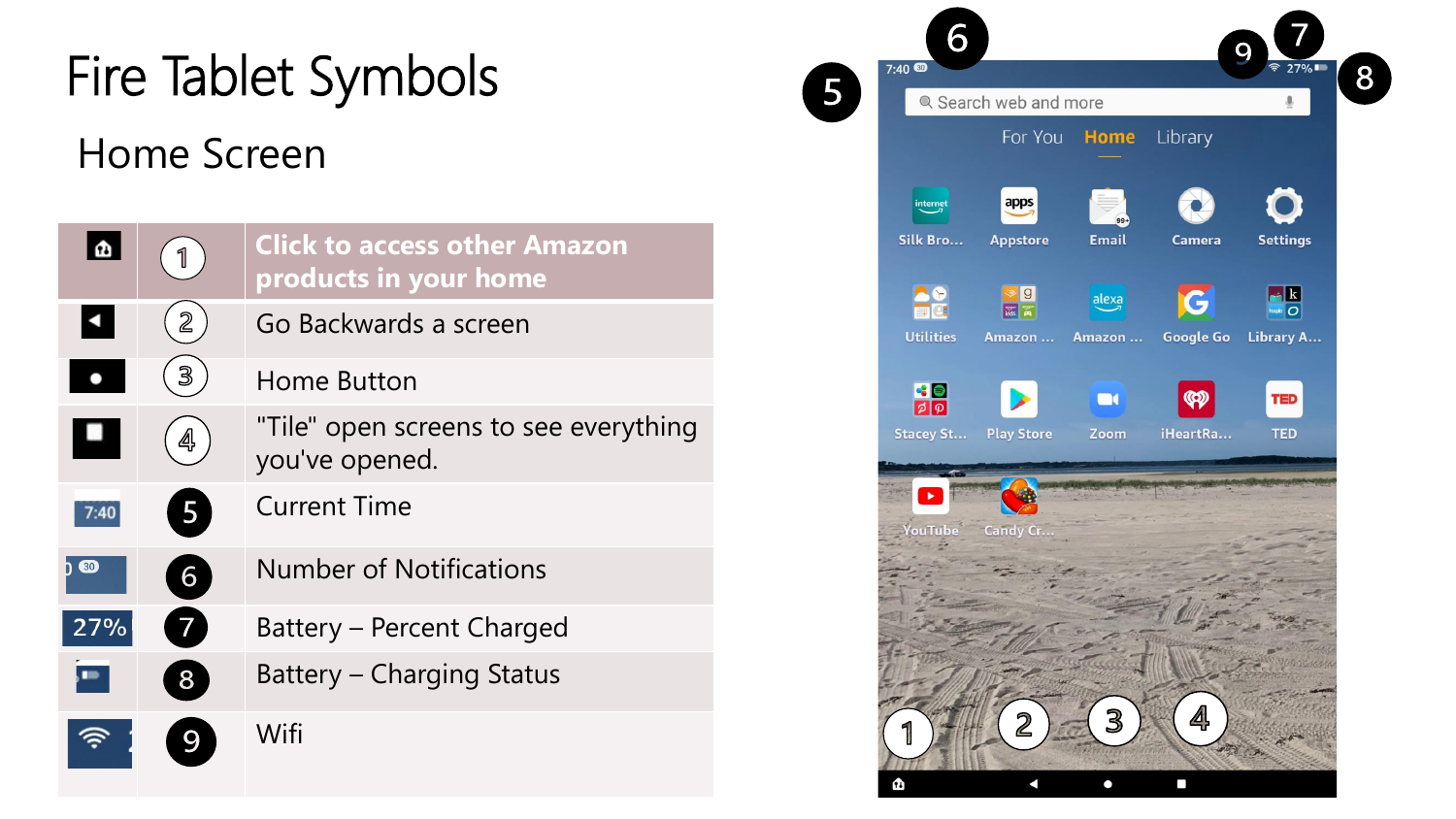## Email Inbox Symbols

|          |   |                                                                                                                                                                                                                                                                                                                                                                                                                                                                                                                      | ιm,<br>Introd                                                                                                                                         |
|----------|---|----------------------------------------------------------------------------------------------------------------------------------------------------------------------------------------------------------------------------------------------------------------------------------------------------------------------------------------------------------------------------------------------------------------------------------------------------------------------------------------------------------------------|-------------------------------------------------------------------------------------------------------------------------------------------------------|
| 9:26 AM  | 1 | Press to compose a <b>NEW email</b> message.                                                                                                                                                                                                                                                                                                                                                                                                                                                                         | Be the<br>Hotel<br>Great s<br>Save 1                                                                                                                  |
| $\equiv$ | 2 | The " <b>Hamburger</b> " will always show a <b>menu</b><br>of options. (Get it, Hamburger –<br>Menu! Hungry yet?) In the Gmail Inbox<br>press to get a Menu of options like:<br>Looking at Sent Mail<br>Checking Junk Mail<br>What is in Trash<br>$\bullet$<br>Adding another Email Address<br>$\bullet$<br>And, more<br>$\bullet$                                                                                                                                                                                   | Patag<br>New di<br>Plus, v<br>Todoi<br>Only 2<br>You're<br><b>Ticke</b><br>Upcom<br>Plan A<br>The H<br>Tempt<br>We pro<br>Poshr<br>Listing<br>Plus, d |
| Q        | 3 | <b>Search</b><br>Select From to search your in box for emails from<br>the criteria<br>Select To and enter your search recipient criteria to<br>$\bullet$<br>search through the emails you sent to that recipient<br>$\mathbf{r}$ and $\mathbf{r}$ are all $\mathbf{r}$ and $\mathbf{r}$ and $\mathbf{r}$ and $\mathbf{r}$ and $\mathbf{r}$ and $\mathbf{r}$ and $\mathbf{r}$ and $\mathbf{r}$ and $\mathbf{r}$ and $\mathbf{r}$ and $\mathbf{r}$ and $\mathbf{r}$ and $\mathbf{r}$ and $\mathbf{r}$ and $\mathbf{r}$ | <b>Need</b><br>BAA A<br>In seler<br>Poshr<br>No Mo<br>Stacey<br>Adob<br>Save 2<br>Get all                                                             |

• Select **Subject** to search for an email that contained a specific Subject

| ≡ | $52$ <b>A M N</b><br><b>B</b><br>Ŕ.<br><b>Gmail Inbox</b>                                                                                                                                                       | 60%<br>$\hat{\mathbb{R}}$<br>Q |
|---|-----------------------------------------------------------------------------------------------------------------------------------------------------------------------------------------------------------------|--------------------------------|
| Ν | Patch<br>Introducing: Free Business Listings<br>Be the first in your community to list your business for FREE and turn engaged readers into loyal                                                               | 1:31 PM                        |
| Н | Hotels.com<br>Great savings on your next getaway<br>Save 10% - 30% on selected properties                                                                                                                       | 1:08 PM                        |
| P | Patagonia<br>New day, new arrivals<br>Plus, volunteering on a small farm.                                                                                                                                       | 12:49 PM                       |
|   | <b>Todoist</b><br>Only 250 points until the next Todoist Level<br>You're already halfway there! Display in your browser 250 points down \ 250 until you're a Todoist                                            | 12:17 PM                       |
| T | Tickets-Center.com<br>Upcoming Boston Events: Mark Your Calendar!<br>Plan Ahead for Your Next Event-Grab Tickets Today! CONCERTS THEATER SPORTS TOP TICKETS                                                     | 12:16 PM                       |
| т | <b>The Hootsuite Team</b><br>Tempted to buy Instagram followers?<br>We proved why it's not worth it To view this email as a web page, click here The truth behind fake                                          | 11:54 AM                       |
| P | Poshmark Info<br>Listing has never been easier with this new feature<br>Plus, don't let these expert #PoshTips pass you by!                                                                                     | 11:54 AM                       |
|   | <b>Needham Patch</b><br>BAA Apologizes For Holding Marathon On Indigenous Peoples' Day (Mon 11:32:34 AM)<br>In selecting the marathon date, the Boston Athletic Association said they did not mean to take away | 11:36 AM                       |
|   | <b>Poshmark Shopping</b><br>No Monday Blues with all NEW<br>Stacey, Shop brand-new styles, guaranteed to make your Monday better.                                                                               | 10:54 AM                       |
| Δ | <b>Adobe Special Offers</b><br>Save 25% on the All Apps plan<br>Get all the apps for US\$39.99/mo, including Illustrator, Photoshop, and Premiere Pro.                                                          |                                |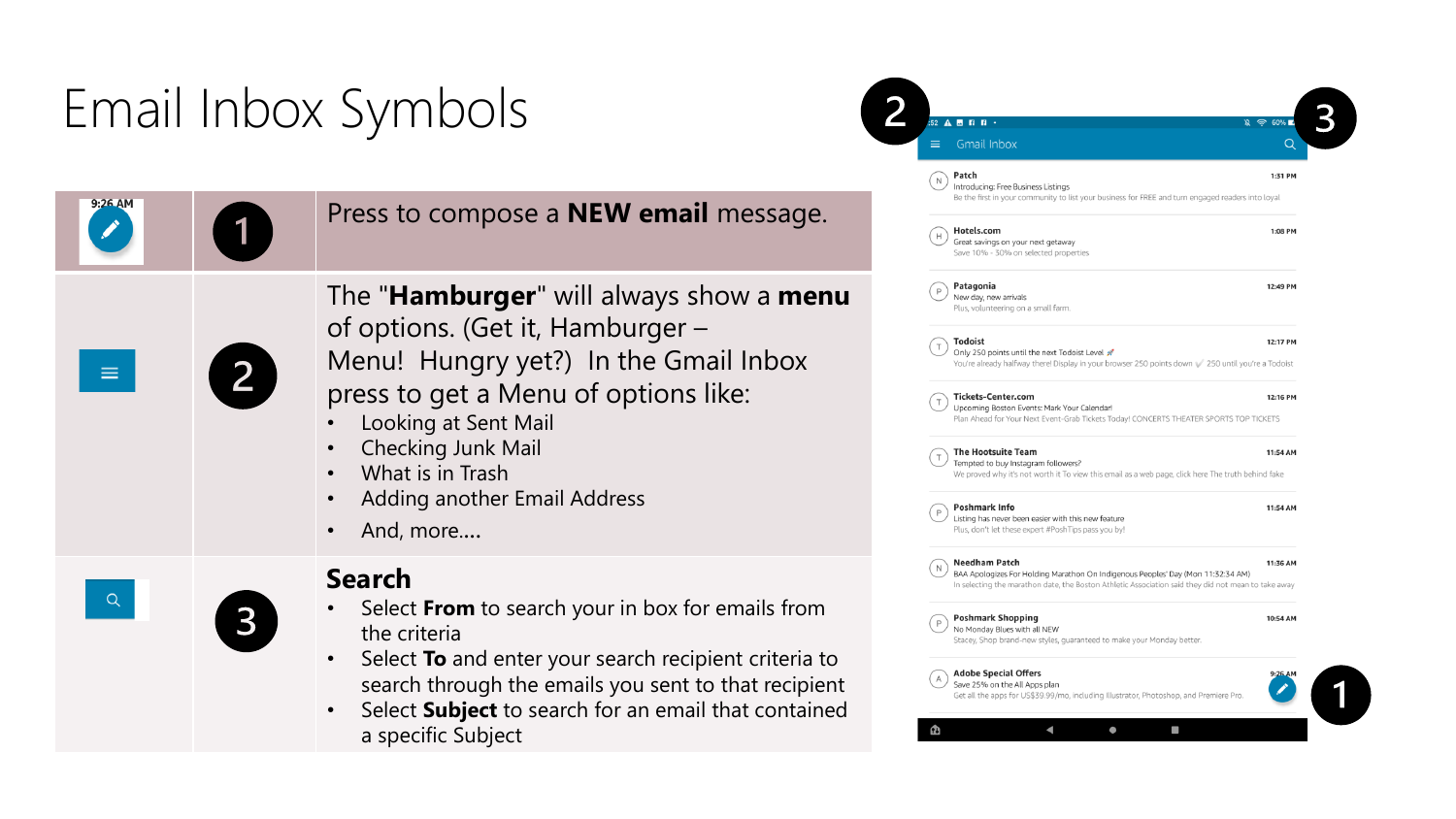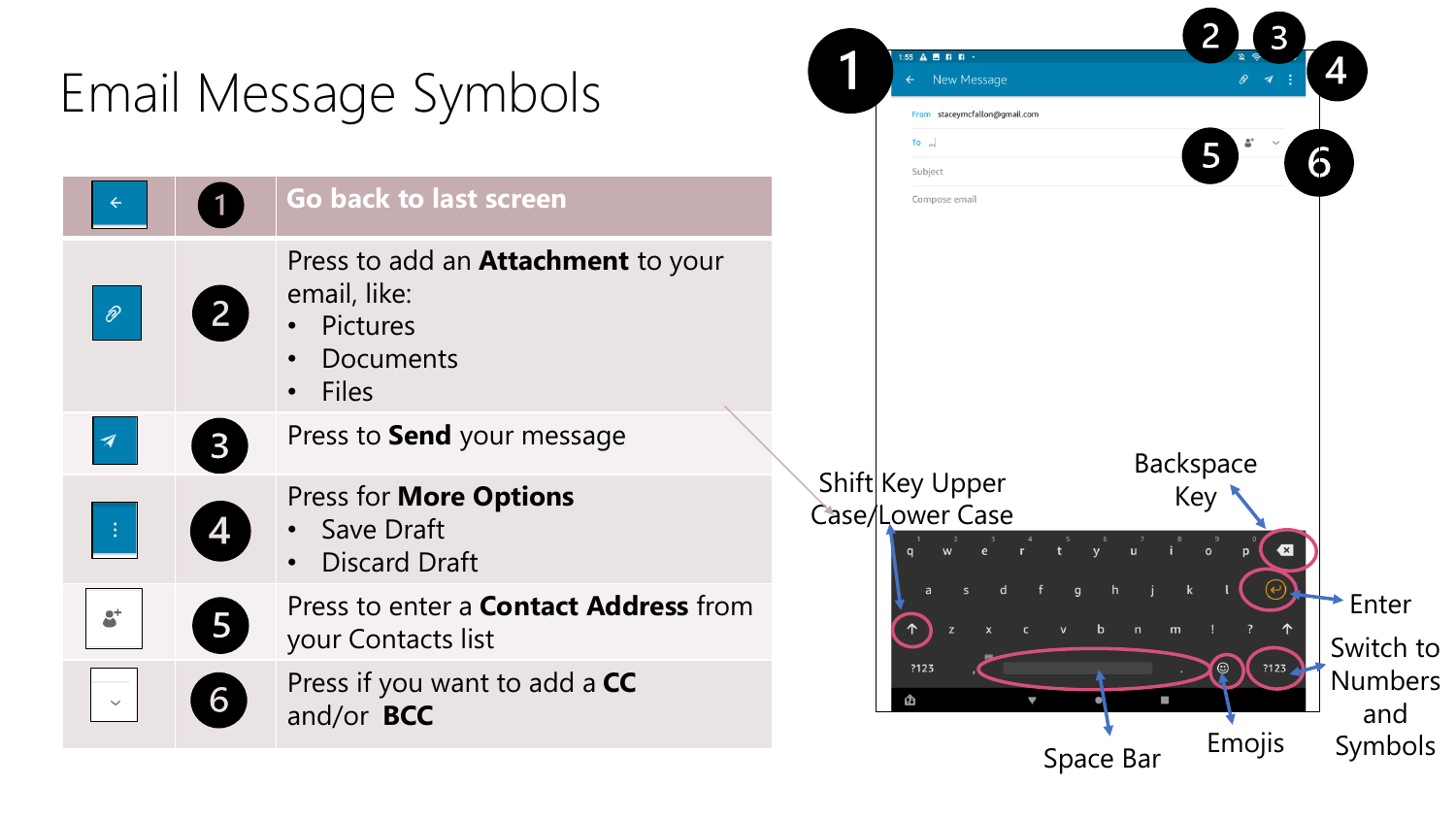## Google Go Search Symbols

 $\overline{2}$ 

 $\mathbf{B}$ 

5

6

⊕

D Video tutorials ^

<sup>9</sup> restaurants near me chocolate cake recipe

Q Search...

J

 $\bullet$ 

€

**Settings for Google**

Drop Down some Video Tutorials or Hide them

Recent Searches, click to select and search again

Tap in that box and type your search criteria, tap on magnifying glass to search

Press to tell Google what you want to search.

Press to take a picture of text for either reading out loud or Translation.

Press to have searches not appear by anyone else using the tablet.

| 11:42    |                                     |                                                     | <b>ID</b> Video tutorials ^                          | 73%<br>宆<br>తి                                                |  |
|----------|-------------------------------------|-----------------------------------------------------|------------------------------------------------------|---------------------------------------------------------------|--|
|          | 0:27<br>Translate<br>with<br>camera | Search<br>Use<br>the<br>voice<br>internet<br>search | Listen<br>Discover<br>to web<br>new<br>pages<br>apps | Stop<br>saving<br>searches                                    |  |
|          | Q<br>Search                         | J<br>Voice search                                   | $\bullet$<br>Camera translate                        | Discover                                                      |  |
|          | ட<br>Images                         | GIF<br>GIFs                                         | $\bullet$<br>YouTube<br><b>APPS</b>                  | 圡<br>Downloads                                                |  |
|          |                                     |                                                     |                                                      |                                                               |  |
|          | $\frac{000}{000}$                   |                                                     |                                                      |                                                               |  |
|          | All apps                            | Coronavirus<br>$(COVID-19)$                         | Local News Needham,                                  | <b>Mass General</b><br>MA, Breaking News  Brigham Patient Gat |  |
|          |                                     | $\overline{c}$                                      | ø.                                                   | $\left  \cdot \right $                                        |  |
|          | Needham, MA  <br>Official Website   | <b>CVS Pharmacy</b>                                 | Files Go                                             | Facebook                                                      |  |
|          | <b>SPG</b>                          | $\mathbf{P}$                                        | W                                                    | $\epsilon$                                                    |  |
|          | <b>NBC Sports</b>                   | Psychology Today                                    | WeatherForYou                                        | Zillow                                                        |  |
|          | $+$<br>Add app                      |                                                     |                                                      |                                                               |  |
|          |                                     |                                                     |                                                      |                                                               |  |
| $\odot$  | restaurants near me                 |                                                     | chocolate cake recipe                                | latest movies<br>weather to                                   |  |
| $\alpha$ | Search                              |                                                     |                                                      | 춣                                                             |  |
|          |                                     | ₫                                                   | G<br>m                                               |                                                               |  |